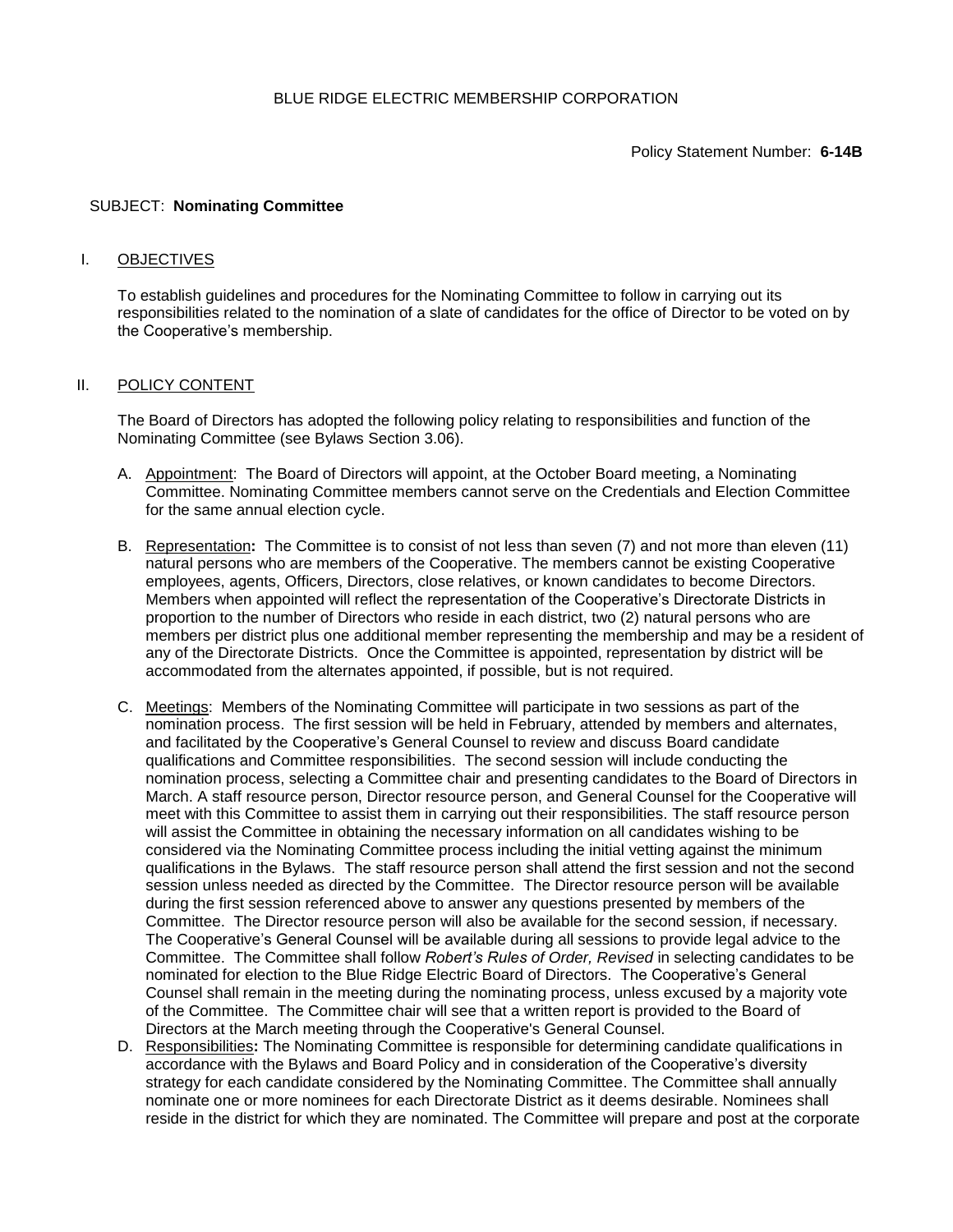and district offices of the Cooperative at least thirty days prior to the Annual Meeting a list of the nominations for Directors to be elected.

E. Nominating Committee Selection:

The Nominating Committee shall be selected by those Directors who are not up for reelection.

Members of the Nominating Committee shall be selected as follows:

| <b>Membership Identification</b>                         | <b>Number</b> |
|----------------------------------------------------------|---------------|
| MAC Chairman or Vice Chairman or Designee                |               |
| Community Leaders Council or Other Member                |               |
| Additional Member from any district                      |               |
| Two Alternates by District                               |               |
| Total Selected to Participate in the Nominations Process |               |

Either the current MAC Chairman or Vice Chairman may be selected to serve and will rotate on an annual basis. If neither are available to serve, the board may appoint another member.

Members of the CLC who are also members of the Cooperative, additional members and alternates shall be selected through this process.

Appointed members to the Nominating Committee who later choose to run for the Board of Directors shall immediately withdraw from the Committee before timely submitting a Candidate Application Form for consideration.

The selection process will consider the following criteria when identifying Nominating Committee members:

- 1) A member whose primary residence (as defined in section 3.02 of the Bylaws) is the service address where electric service is provided by the Cooperative.
- 2) A member who has experience serving in some capacity for the Cooperative.
- 3) A member who can devote the time to understanding the responsibilities of the Board.
- 4) A member who fully understands the role of a Nominating Committee member, the Committee's purpose and the importance of its decisions.
- 5) A member who has not been up for delinquency disconnect in the previous twelve (12) months.
- F. Nominating Committee Member Terms: Committee members shall not serve more than two consecutive terms on the Nominating Committee. The schedule for serving on the Committee shall be staggered to ensure some continuity from one year to the next.
- G. Chairperson Responsibilities: The Nominating Committee shall elect a chairperson and vice chairperson at the first meeting of the Committee. The chairperson shall not serve a term for more than one year and the position shall be rotated through each of the Directorate Districts if possible. The chairperson shall notify the Board of Directors at the March Board meeting of the Director Candidates nominated by the Committee and shall ensure that any candidate considered but not nominated is officially notified of the outcome. The chairperson may designate the Senior Vice President and Chief Administrative Officer or other designee to communicate with such candidates.
- H. Reimbursement for Expenses: Compensation (mileage and per diem) will be paid for attendance at the Committee meeting as defined in Board Policy 6-2B.

#### III. RESPONSIBILITY

A. The Board of Directors of the Cooperative is responsible for the administration of this policy and for changes in this policy to meet current conditions.